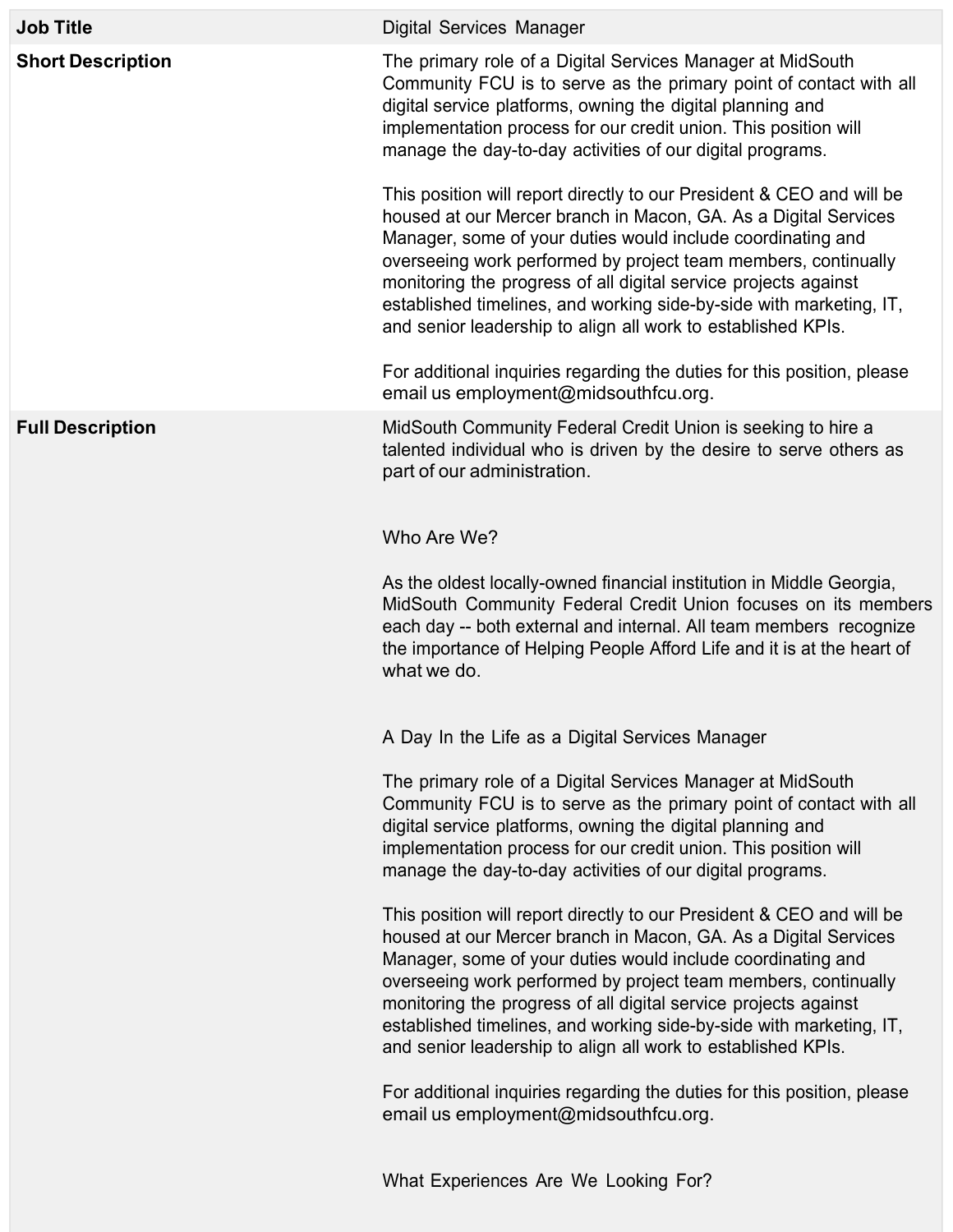If you have worked in a back-office position that requires a high level analytical and problem-solving skills around technical issues and coordination around data processing professionals, this position may be perfect for you!

In an ever-changing world of banking, we are looking for someone who is adaptable to change and willing to see a task through from beginning to end. Additionally, we are looking for a person who is able to effectively balance priorities, while maintaining a level of high professionalism and courtesy to all.

Experience: Three to five years of similar or related experience

Education: (1) A bachelor's degree or (2) Achievement of formal certification recognized in the industry as equivalent to a bachelor's degree (e.g. information technology certifications in lieu of a degree).

Interpersonal Skills: Motivating or influencing others is a material part of the job. Outside contacts become important and fostering sound relationships with other entities (companies and/or individuals) is necessary and often requires the ability to influence and/or sell ideas or services to others. The role requires a significant level of trust and diplomacy.

How is the Work Schedule?

The Digital Services Manager position is a full-time role, working 40 hours weekly.

Are You Ready to Join Our Team?

Our recruiting cycle includes reviewing all applications, conducting phone interviews, and conducting face-to-face interviews. Once we review your application and resume, you will be contacted by phone if you are selected to move forward in our hiring process.

We will reach out to every applicant once the position is filled to inform you of the status of the position.

Note: This position has been posted for both internal and external applicants - meaning that current employees are eligible for this opportunity as well. If this position is filled internally, all external applicants will be notified stating that fact.

## Additional Notes

This position description is not all inclusive. The person hired for this role will be required to perform other duties as deemed necessary.

All external employment offers are subject to the satisfactory